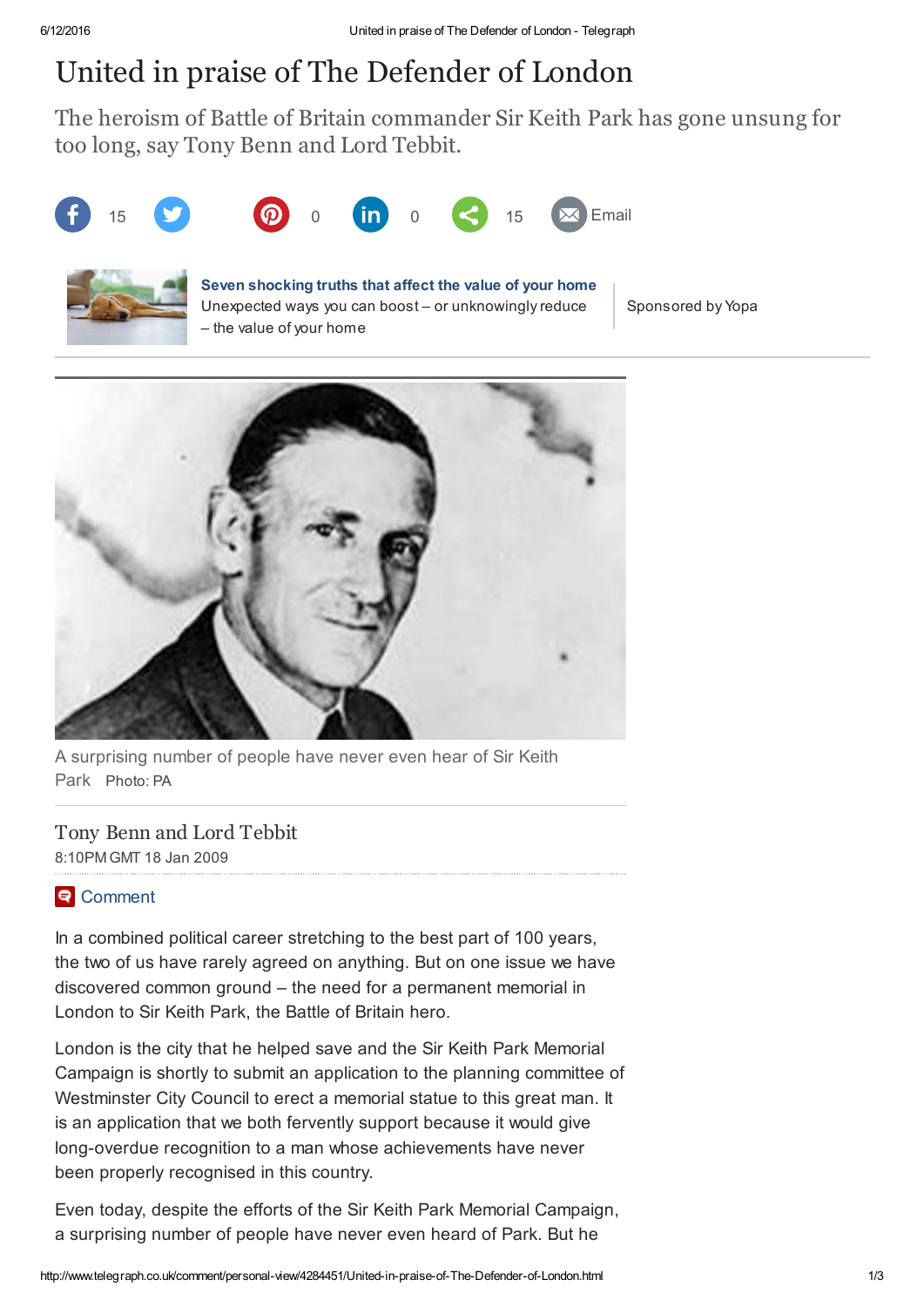played as important a role as the great Admiral Lord Nelson, who dominates Trafalgar Square, in securing the freedom that we enjoy today. As Hitler's army gathered in the Channel ports in 1940 in preparation for his planned invasion of Britain, the Luftwaffe was fighting a battle for control of the skies over southern England. Hitler needed to achieve air supremacy for the invasion to go ahead and the only thing preventing him was the stubborn Royal Air Force.

Had we lost the Battle of Britain, Hitler would have been able to knock our country out of the war, either through a direct invasion or prolonged aerial bombardment. The consequences would have been horrific both for Britain and the wider free world.

Sir Keith was the unsung hero of the Battle of Britain. Commanding 11 Group Fighter Command, he was responsible for the defence of London and south-east England and his squadrons bore the brunt of the fighting. His role in the battle led the then Marshal of the RAF, Lord Tedder, to say after the war: "If ever any one man won the Battle of Britain, he did. I don't believe it is recognised how much this one man, with his leadership, his calm judgment and his skill, did to save not only this country, but the world."

Despite this accolade, the only official memorials to Park in Britain are two roads bearing his name: one near Biggin Hill Airport, a wartime fighter base, and one at RAF Uxbridge, where he was based during the battle. His bunker, which Churchill often visited, still exists.

Unbelievably, the only other memorial, preserved more by luck than judgment, is a steam engine that bears his name and is currently being restored. What made Sir Keith such a remarkable leader was the combination of his strategic acumen with tactical skills in co-ordinating the battle –together with his ability to inspire those under his command. He made great use of Fighter Command's innovative radar system; whenever they came over to attack our country, Sir Keith had fighters available to meet them. Even the Germans nicknamed him "The Defender of London".

Sir Keith's unacknowledged achievements are reason enough why Westminster City Council should grant permission for a permanent memorial to this great man. But there's another reason. In less than two years' time – September 2010 – we will be celebrating the 70th anniversary of the Battle of Britain. This may be the last time a significant number of surviving veterans will be able to take part in the commemorations. What better time to celebrate and honour Sir Keith?

What we would like to see are the proposals which Boris Johnson has lent his weight to: a statue of Sir Keith erected for six months on the Fourth Plinth in Trafalgar Square followed by a permanent memorial nearby in Waterloo Place.

The statue has the support of the Park family, countless RAF officers, veterans, members of the public, politicians and commentators not just in